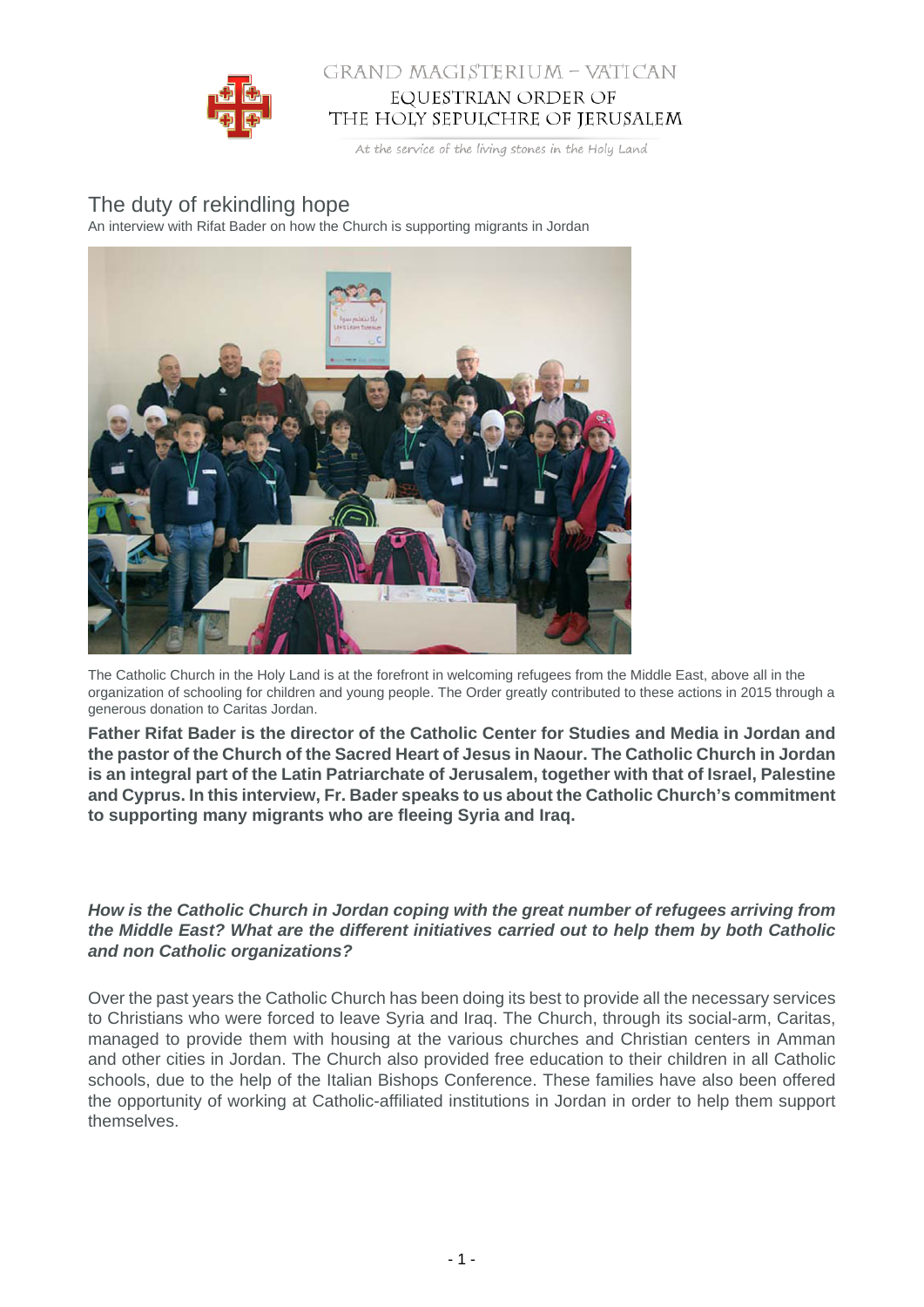Caritas Jordan has been providing free medical care to Iraqis. With the launching of the "Restaurant of Mercy" in Amman, which provides free meals on a daily basis to the poor and needy, several displaced Iraqis have also benefited from this free service.

In addition to Caritas, we are also counting on the Pontifical Mission office in Jordan and the Missionaries of peace Spanish association, as the main catholic institutions for support.

Local charity organizations including public schools have assumed the responsibility of supporting the displaced in the field of education. Some other non Catholic institutions, such as the Holy Bible Association and the Council of Churches in the Middle East, have worked in providing some specific aid.

Through the Catholic center for Studies and Media, affiliated with the Latin Patriarchate of Jerusalem, we have been able to spread through social media networks – mainly through the website www.abouna.org in English and Arabic – news and pictures of the support given to poor and needy people, without any discrimination.

#### **There are many children arriving and a school for young migrants has been established near your parish. Can you tell us more about it?**

A total of 290 Syrian students have enrolled in the school located near my parish of the Sacred Heart of Jesus in Naour - Jordan. Students age from 4 to15 years old. They attend classes on Mondays, Tuesdays and Wednesdays from 4 PM to 7 PM. Among them are 120 students who attend public schools and have academic weaknesses. They take "remedial classes" on Saturdays from 3 PM to 8 PM. This school opened its doors to these students on January 19, 2016. This is one of the schools for Syrian children, and we have 10 schools organized by Caritas in many different cities and villages.

#### **What is the reason pushing you to work so hard in welcoming refugees?**

Jordan is a safe haven for peace in the region. Our duty as citizens and as Christians is to alleviate the suffering of people from all walks of life. I have realized that these people have lost everything in life. They lost their homes, jobs, properties and businesses. They even lost all glimmers of hope to ever enjoy a life free from problems. They lost their future. It is our duty to bring them hope in accordance with our means. This is the message we have learned from the Gospel.

## **How can the positive experience between Christians and Muslims in Jordan be an example for interreligious relationships in the Middle East?**

We are doing our best to create "brotherly" relations between Christians and Muslims in Jordan. We have been doing this through holding seminars and conferences that call for dialogue, tolerance and cordial relations. We have also started a plan urging major changes to the school curricula, designed to highlight the Christian role in the region and to disseminate equality ad fraternal relations between followers of the two religions. Total success in this endeavour will take some time, yet I believe that we will be successful in the end as the Jordanian society is known to be peaceful and harmonious.

## **How do you deal with intercultural and interreligious issues with migrants? How might differences become a source of mutual enrichment?**